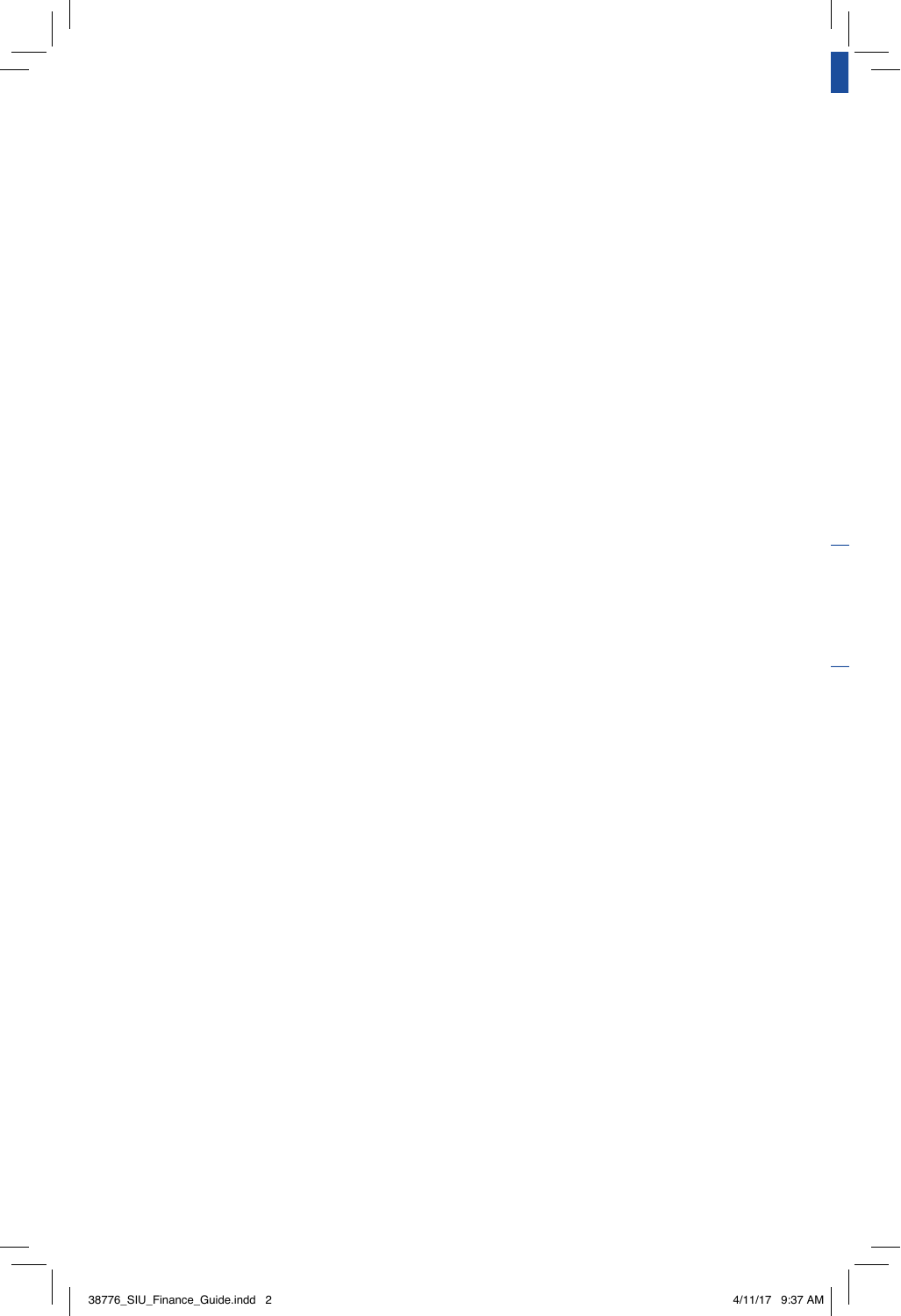### A GUIDE TO YOUR PERSONAL FINANCES

What Every Seafarer Needs to Consider

Updated January 23, 2017

5201 Auth Way, Camp Springs, MD 20746 (301) 899-0675 | www.seafarers.org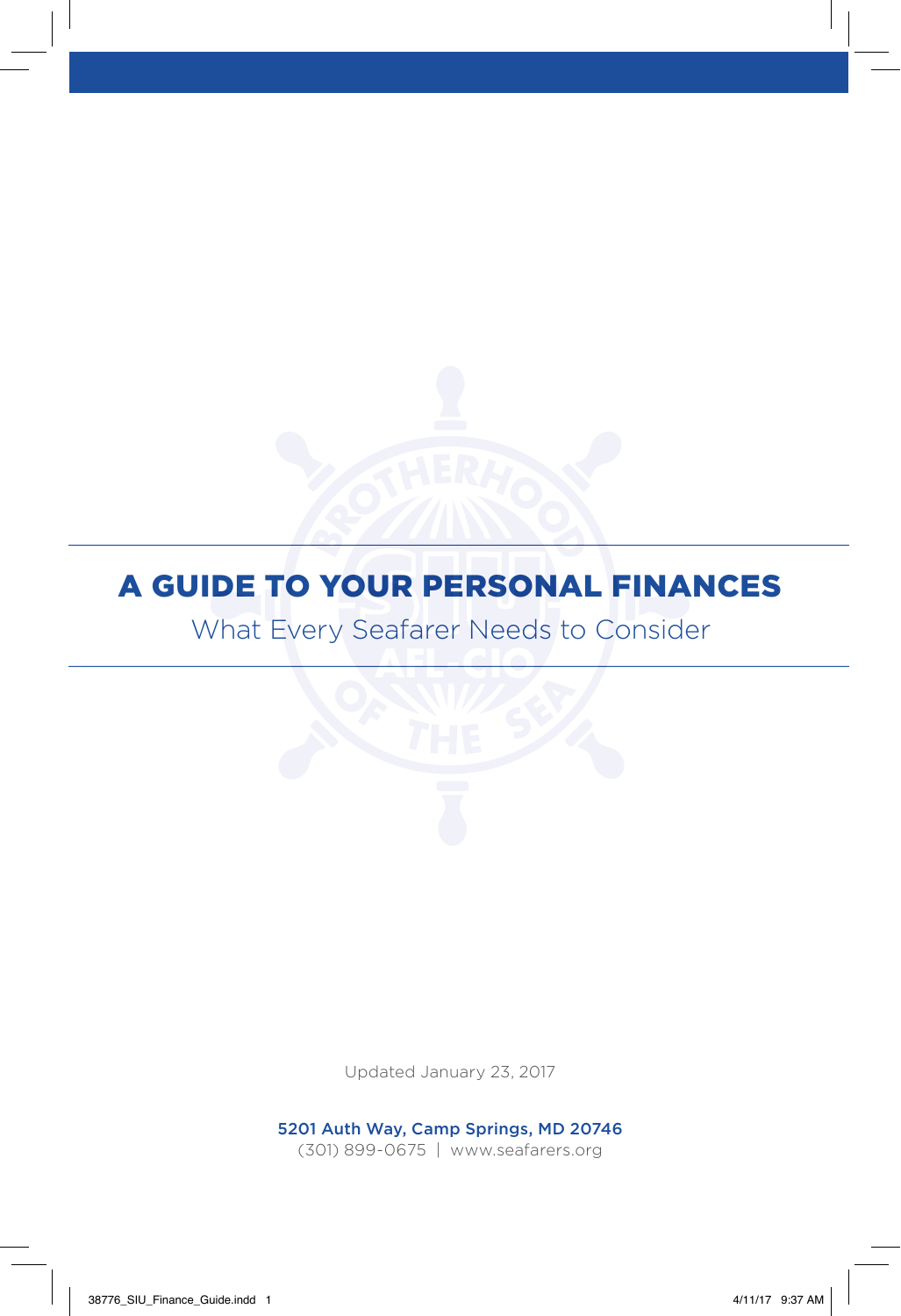### **Notes**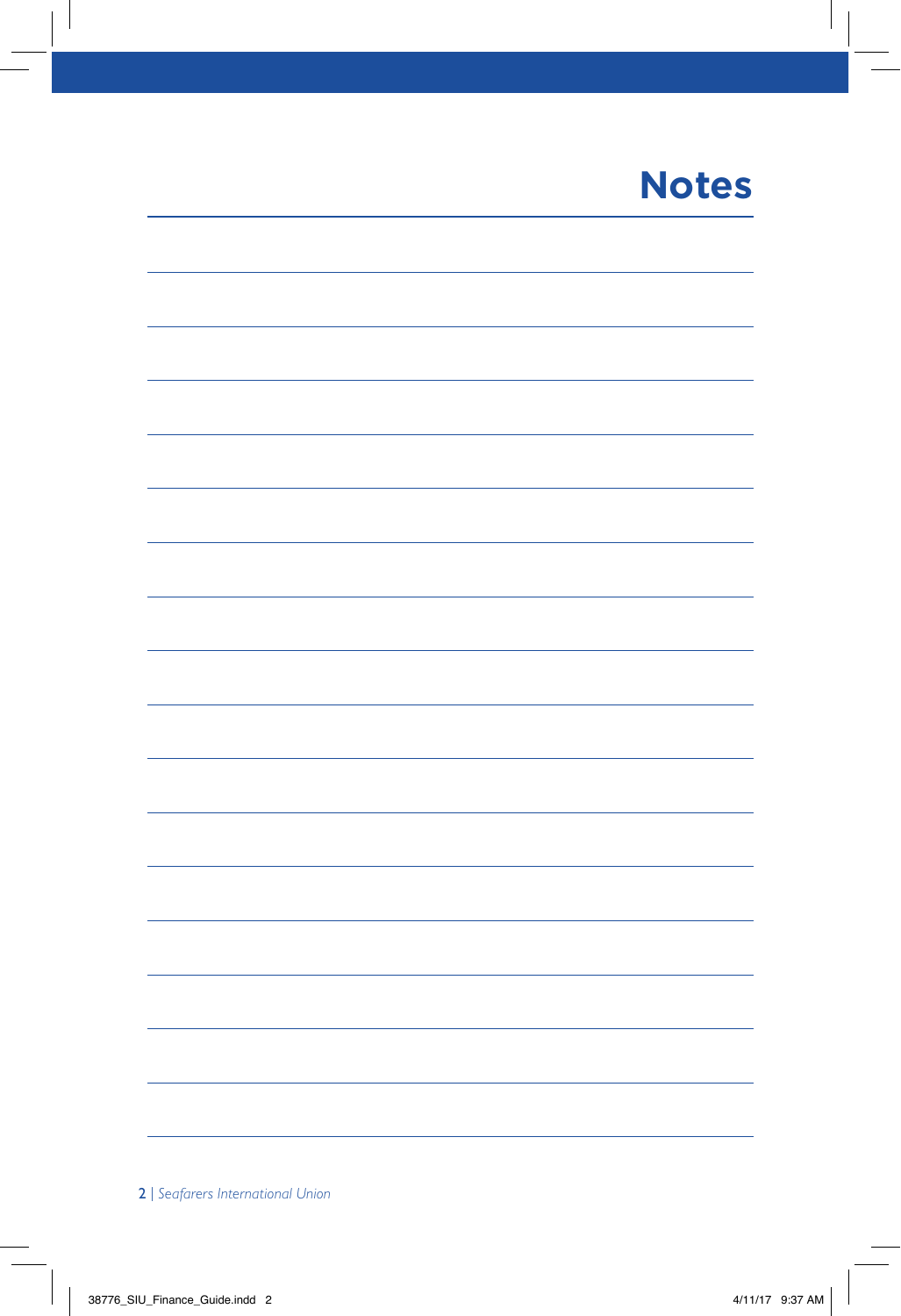### **Contents**

| I. Learning to budget your money5 |  |  |  |
|-----------------------------------|--|--|--|
|                                   |  |  |  |
|                                   |  |  |  |
|                                   |  |  |  |
|                                   |  |  |  |
|                                   |  |  |  |
|                                   |  |  |  |
|                                   |  |  |  |
|                                   |  |  |  |
| III. What you need to know about  |  |  |  |
|                                   |  |  |  |
|                                   |  |  |  |
|                                   |  |  |  |
|                                   |  |  |  |
|                                   |  |  |  |
| IV. Why you need savings  14      |  |  |  |
|                                   |  |  |  |
|                                   |  |  |  |
|                                   |  |  |  |
|                                   |  |  |  |
|                                   |  |  |  |
|                                   |  |  |  |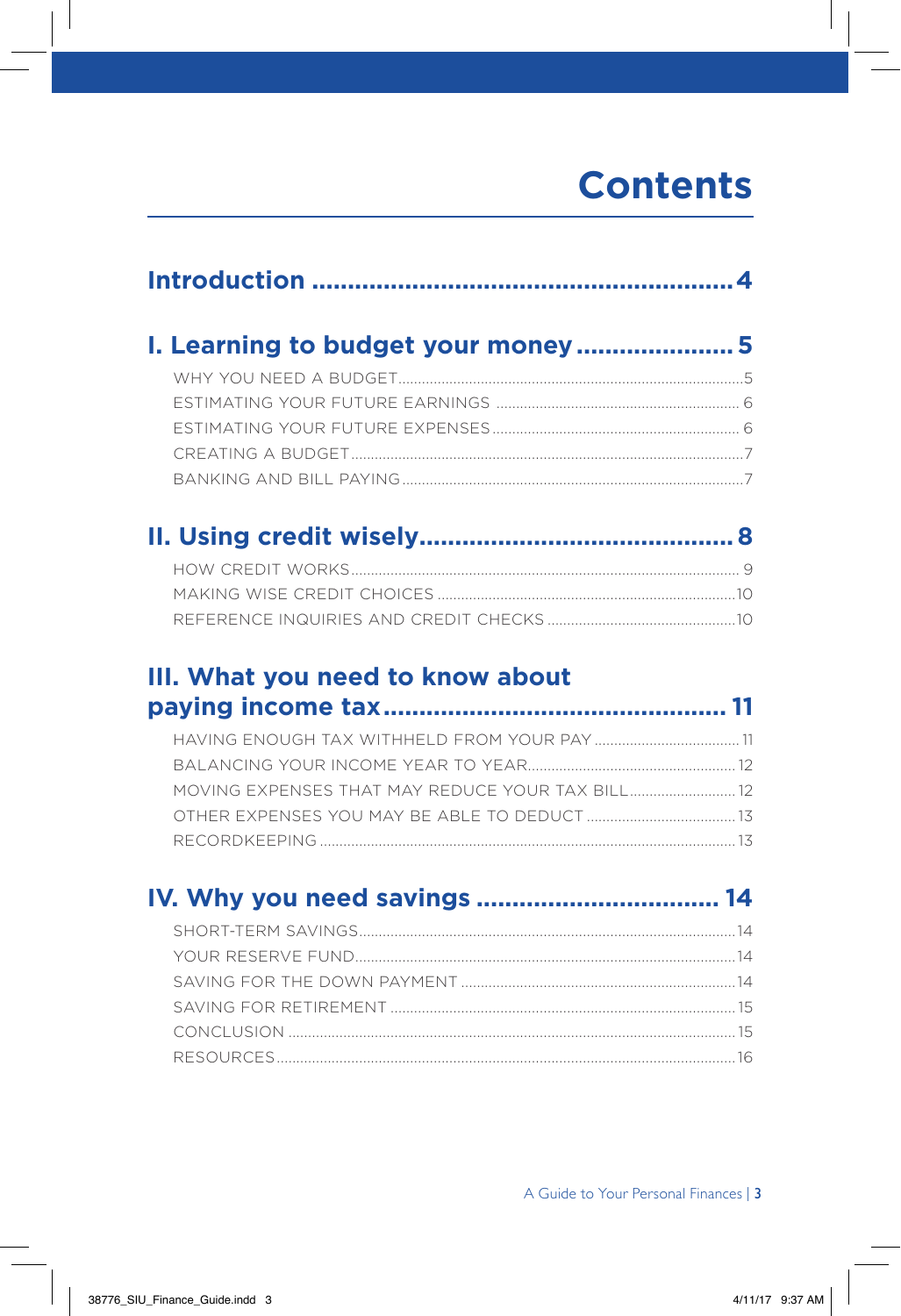### **Introduction**

Life at sea for a Seafarer is often challenging, sometimes difficult, but also rewarding. Fortunately, the Seafarers International Union and its affiliated Plans have made every effort to give you the tools for a successful career at sea and ashore. But a sometimesoverlooked component of a maritime career involves learning to manage personal finances to accommodate the ups and downs of maritime employment. Only you can smooth out the financial crests and troths you will encounter as a Seafarer.

During your career at sea you must learn to cope with the cyclical nature of employment in the maritime industry. The availability of maritime jobs is largely determined by the amount of cargo that needs to be shipped. When the economy is expanding, there are ever-larger amounts of cargo to be transported, but when the economy is in recession there is less cargo available. This expansion and contraction of the job market is said to be caused by the "business cycle."

All shipboard employment is temporary. Even so-called "permanent jobs" are shared on a rotating basis. After obtaining a job at an SIU hiring hall, you may join a ship's crew for an indeterminate period of time. You sign ships articles for the duration of a voyage, but the length of the voyage may be uncertain. When the ship "pays off" you will have to return to the hiring hall where the process begins all over again. This allows you to string together an endless number of temporary jobs into a lifetime career.

Those who built the SIU were, like you, merchant mariners. They were more than familiar with the financial problems faced by a Seafarer. Like other trade unionists of the time, they struggled for higher wages and better working conditions. But the SIU also fought to secure multi-employer vacation benefits so that Seafarers would have income while "on the beach." They understood that the difference between "being unemployed" and "being on vacation" was simply a matter of money.

From the beginning, the Seafarers established a hiring hall system which provided for equitable access to available work. No longer would Seafarers have to wait for jobs at a "fink hall" run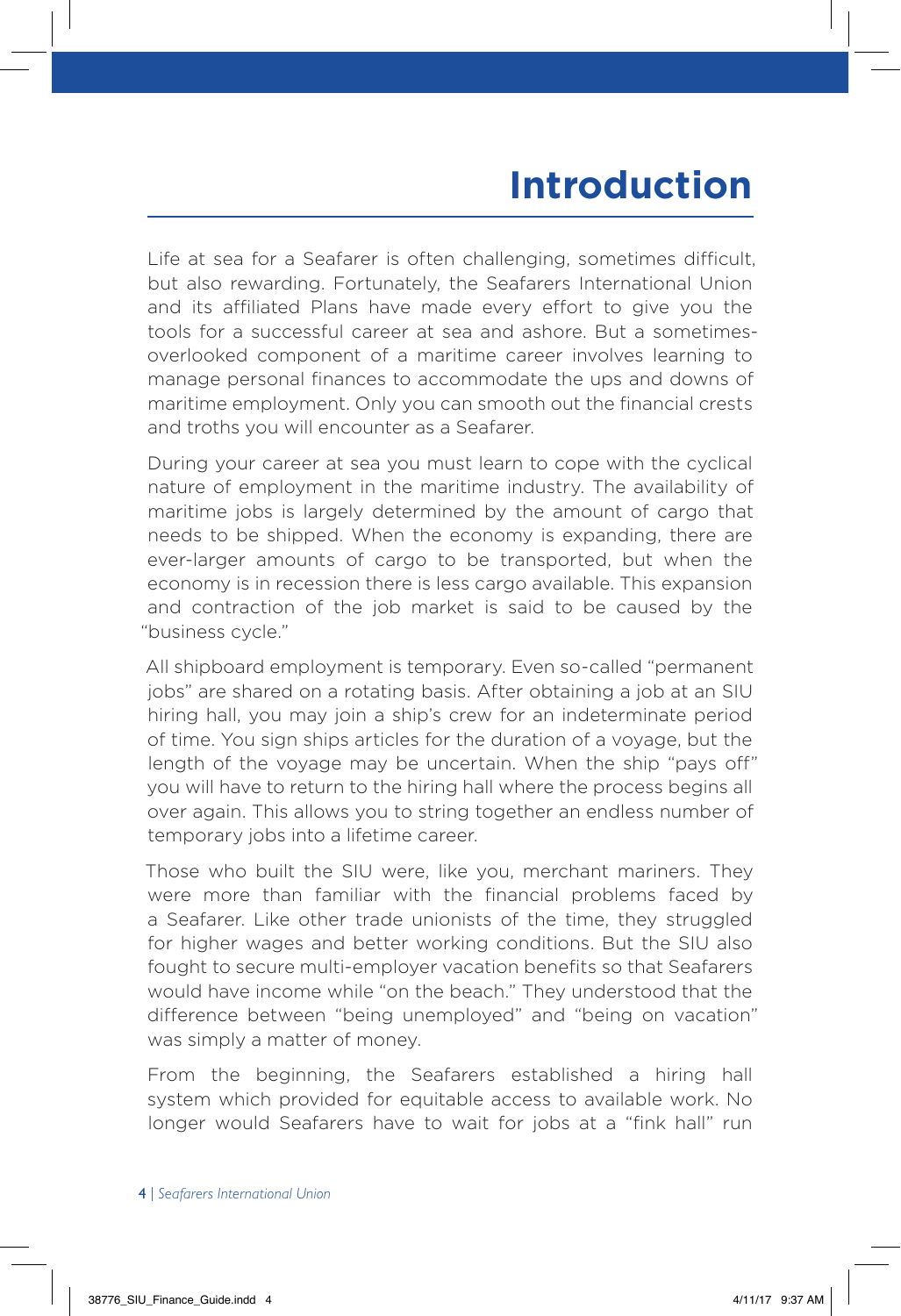by the shipowners. In 1951, the SIU established a health care and hospitalization plan to ensure that Seafarers would be taken care of when ill or injured. Ten years later, the SIU began paying retirement benefits to Seafarers who could no longer work due to age or disability. The SIU created the Paul Hall Center for Maritime Training and Education in 1967 so that Seafarers could improve their job skills and advance their careers as professional seamen. All of this was built to provide you and your family with financial security.

You, too, have a role to play in your success and that of the SIU. When aboard ship, you must conduct yourself in a professional manner and perform your job duties to the best of your ability. Remember, when you perform well on the job it reflects well on our organization. In addition, you must do all you can to remain healthy and fit. Working at sea is physically demanding and requires that you be in good physical condition. You should also make every effort to upgrade your knowhow and skills at the Paul Hall Center. Not only will this increase your earning potential, but it makes you a more valuable crew member. Finally, it makes sense to learn how to manage your personal finances. This booklet is meant to help you with the basics.

### **I. Learning to budget your money**

The secret to managing your finances is to create a budget. A budget is not a list of things you can't afford, nor is it supposed to keep you from doing the things you want to do. In actuality, a budget is a way of thinking about your income and expenses that allows you to make wiser financial choices.

#### **WHY YOU NEED A BUDGET**

A textbook might define the word budget as "the established limit on the amount of expected expenses during a defined future period of time." For most people this definition would be accurate, but for a Seafarer it leaves out the most important variable: the amount of future earnings.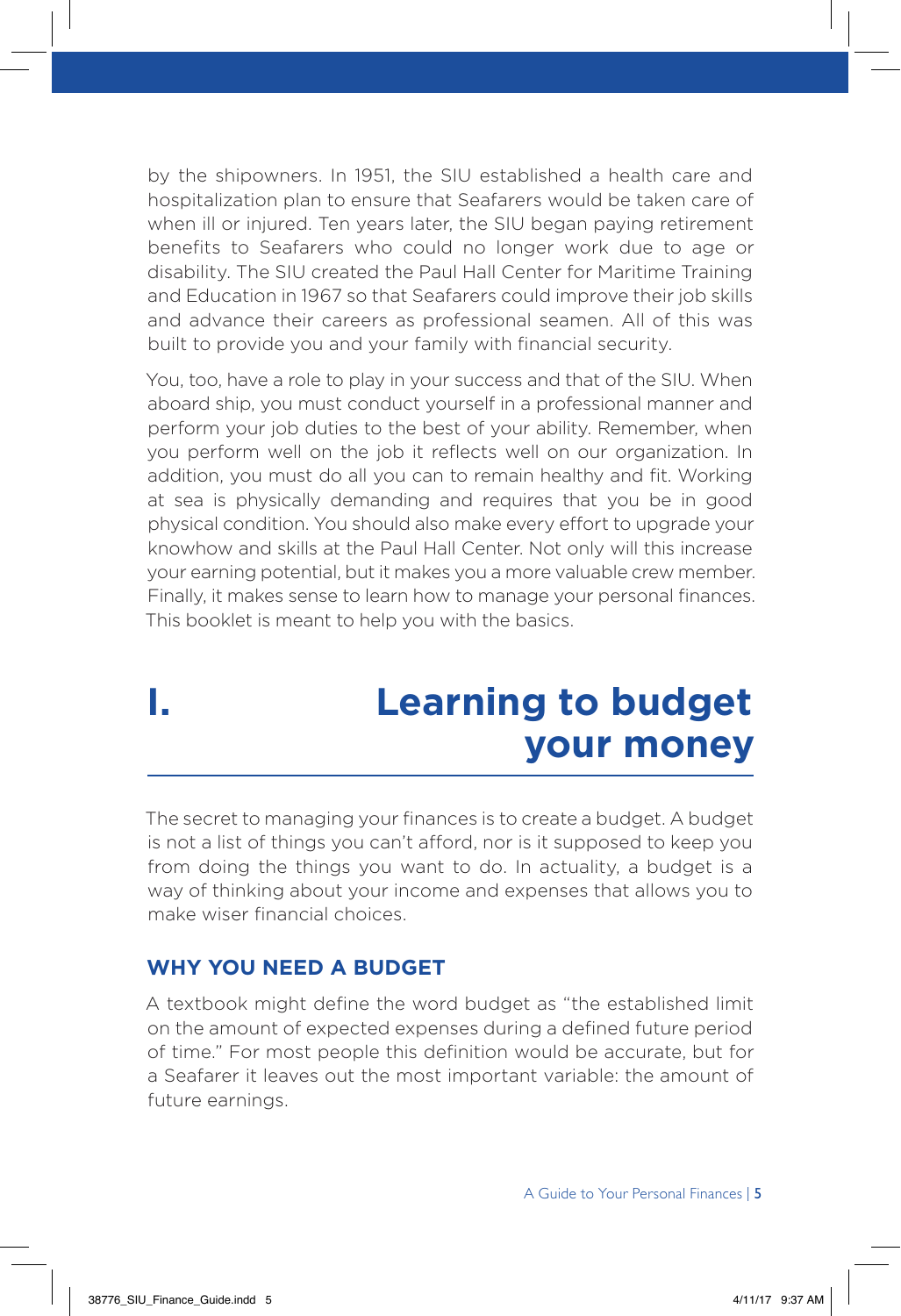Most workers receive a periodic paycheck in a relatively constant amount. Except for overtime pay and occasional annual increases, most workers can expect to receive the same pay year in and year out. But the typical Seafarer is in a very different situation. The total length of a voyage and the total amount of earnings for that voyage cannot be predicted. Even with so-called "permanent jobs," pay periods and total earnings will vary from year to year depending on when the voyage began. Consequently, a Seafarer's budget must balance expected earnings with expected expenses, which is a more complex task.

Regardless of how difficult it is to establish, a Seafarer needs to have a budget. Learning to estimate your future earnings and expenses forms the basis for planning a secure future.

#### **ESTIMATING YOUR FUTURE EARNINGS**

For purposes of budgeting, your earnings are the sum of your base monthly wages and vacation benefits. Overtime in excess of eight hours should not be included in earnings estimates since the amount maybe uncertain. The base monthly wage for a specific rating on a particular vessel can be found in the collective bargaining agreement.

By using a conservative method of estimating your earnings, you will always have a surplus in your budget that is created by additional overtime pay. When saved, this surplus can create the down payment on a large purchase or a reserve fund to pay unanticipated expenses.

#### **ESTIMATING YOUR FUTURE EXPENSES**

When estimating your expenses, it is helpful to sort them by category. Not only will this help you prioritize your budget, but it allows you to gain insight into what you are spending your money on.

Perhaps the most basic expense category is wants vs. needs. For example, you might want a bigger flat screen TV, but you need to replace your broken washing machine. Categorizing expenses can help you decide what you need to buy now and what can wait.

Similarly, it is useful to categorize expenses as fixed or variable. For example, your car payment is a fixed cost since it is the same amount each month, while your electric bill is a variable cost that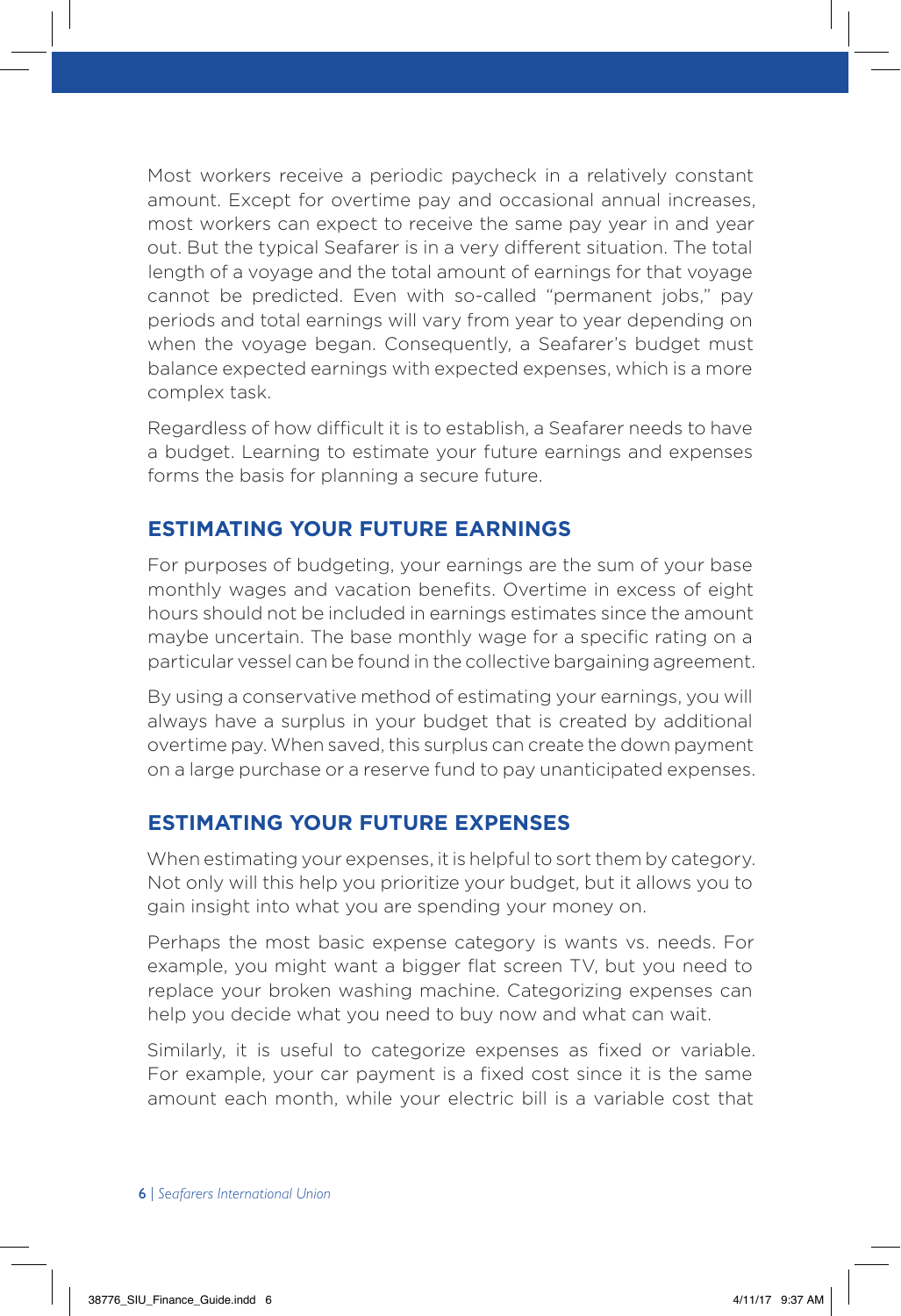changes from month to month. Variable costs should be watched closely since they have the potential to upset your budget.

Still another category to consider is anticipated vs. unanticipated expenses. For example, your home may suffer storm damage that your homeowner's insurance does not cover. The cost of repairs is an unanticipated cost for which you cannot budget. You must have a reserve fund to cover unanticipated expenses.

When estimating expenses, you should figure each amount on an annual basis. For example, if you are spending \$150 a month on cable TV, you should estimate the cost to be \$1,800 annually. Similarly, if you are spending \$650 every 6 months for car insurance, you should estimate the cost to be \$1,300 annually. Annualizing expenses will provide you with a clearer picture of just how much you are spending on a given expense.

#### **CREATING A BUDGET**

When creating a budget, your goal should be to strike a balance between expected earnings and expected expenses. Think of this process as a "balance scale" with your earnings on one side and your expenses on the other.

By adjusting your earnings upward and/or your expenses downward, your budget can be balanced. Most workers can only balance a budget by cutting back on expenses, but a Seafarer can "put a thumb" on the earnings side of the scale by staying aboard a vessel longer.

Many people figure their budgets on a computer using either a spreadsheet or special budgeting software. Still others use a notebook and pencil while a few keep it all in their head. However you keep your budget, the goal is the same: balancing earnings with expenses.

#### **BANKING AND BILL PAYING**

Once you have established a budget and you are satisfied that your expenses have been estimated correctly, you need to arrange for banking services. At the very least you will need a checking account to pay your bills and a savings account to maintain your reserve fund.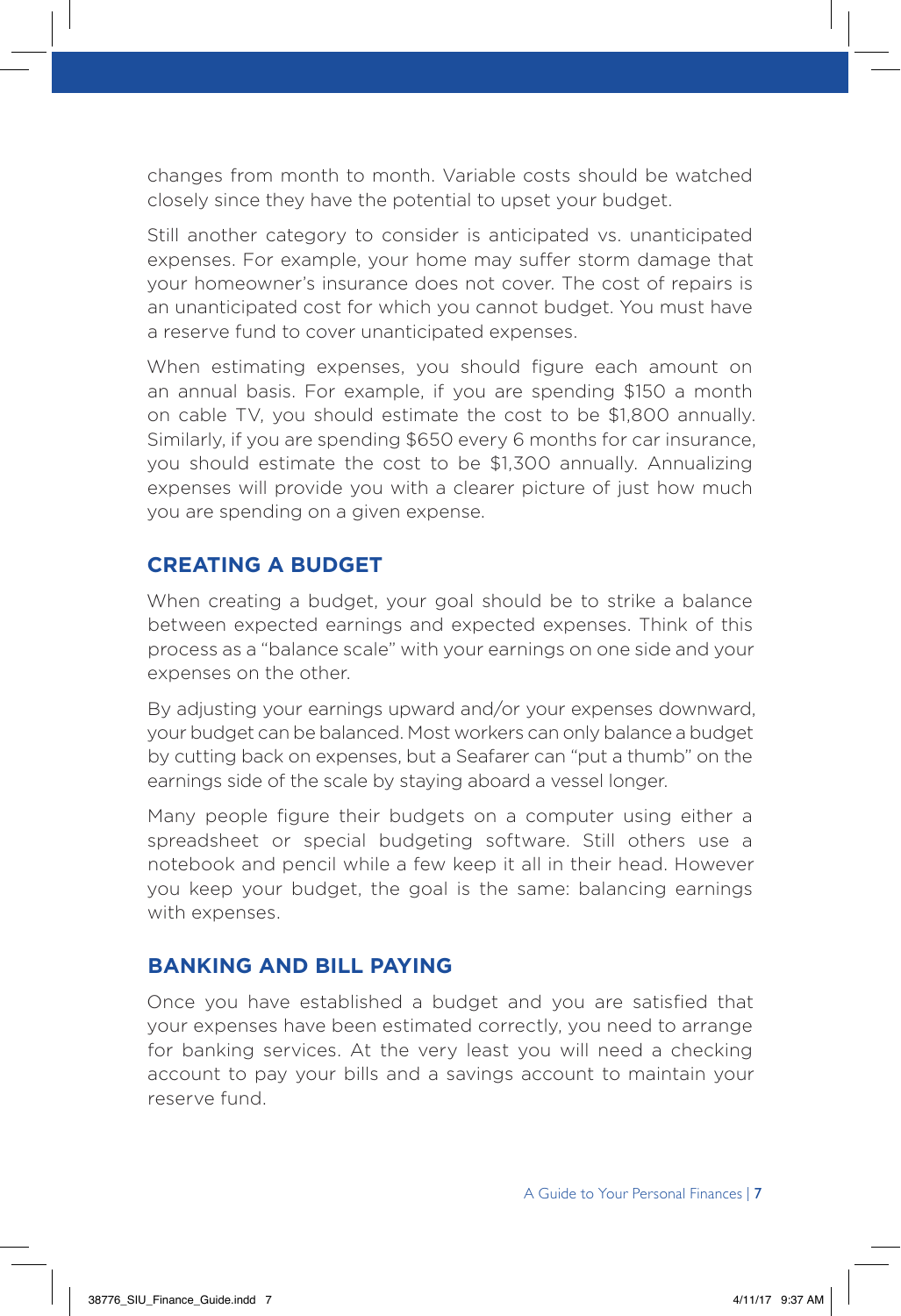When setting up your checking account you should arrange for overdraft protection. With overdraft protection, your checks will clear even if they are written for more than the balance in your account. Deposits are not always credited in a timely fashion and besides, people make mistakes, so overdraft protection is important. Keep in mind, too, that checking accounts are often mistakenly overdrafted when more than one person has access to the same account. You can have overdraft protection for your checking account by linking it to your savings account or by applying for a separate line of credit.

Many banks offer automatic bill paying. You can arrange to have the bank pay reoccurring expenses like car payments or utility bills from your checking account. If you are comfortable with your computer, you should also consider online banking. With online banking you can manage your checking account while you are at sea.

When you sign on a ship you can arrange to have a portion of your wages payed to you as an allotment. Your wages can be automatically deposited to your bank as you earn them. By combining your allotment with online banking, bill paying is literally at your fingertips.

## **II. Using credit wisely**

Much has been written lately concerning consumer debt and its effect on the economy. Specifically, it is the easy availability and unwise use of credit that is of concern. However, for Seafarers, credit can be a tool to manage their daily affairs and achieve their long-term goals.

In today's consumer society, a credit card is an absolute necessity. Unless you have a credit card, it is nearly impossible to make a hotel reservation, purchase an airline ticket, rent a car, or fill the car's gas tank. Used properly, a credit card can be a powerful tool for managing your daily expenses, but beware if you use it to borrow money.

For the typical Seafarer, paying on an installment loan is a fact of life. Expensive durable goods such as major appliances or motor vehicles might be paid for using an installment loan. For almost everyone, home ownership is only possible through the use of a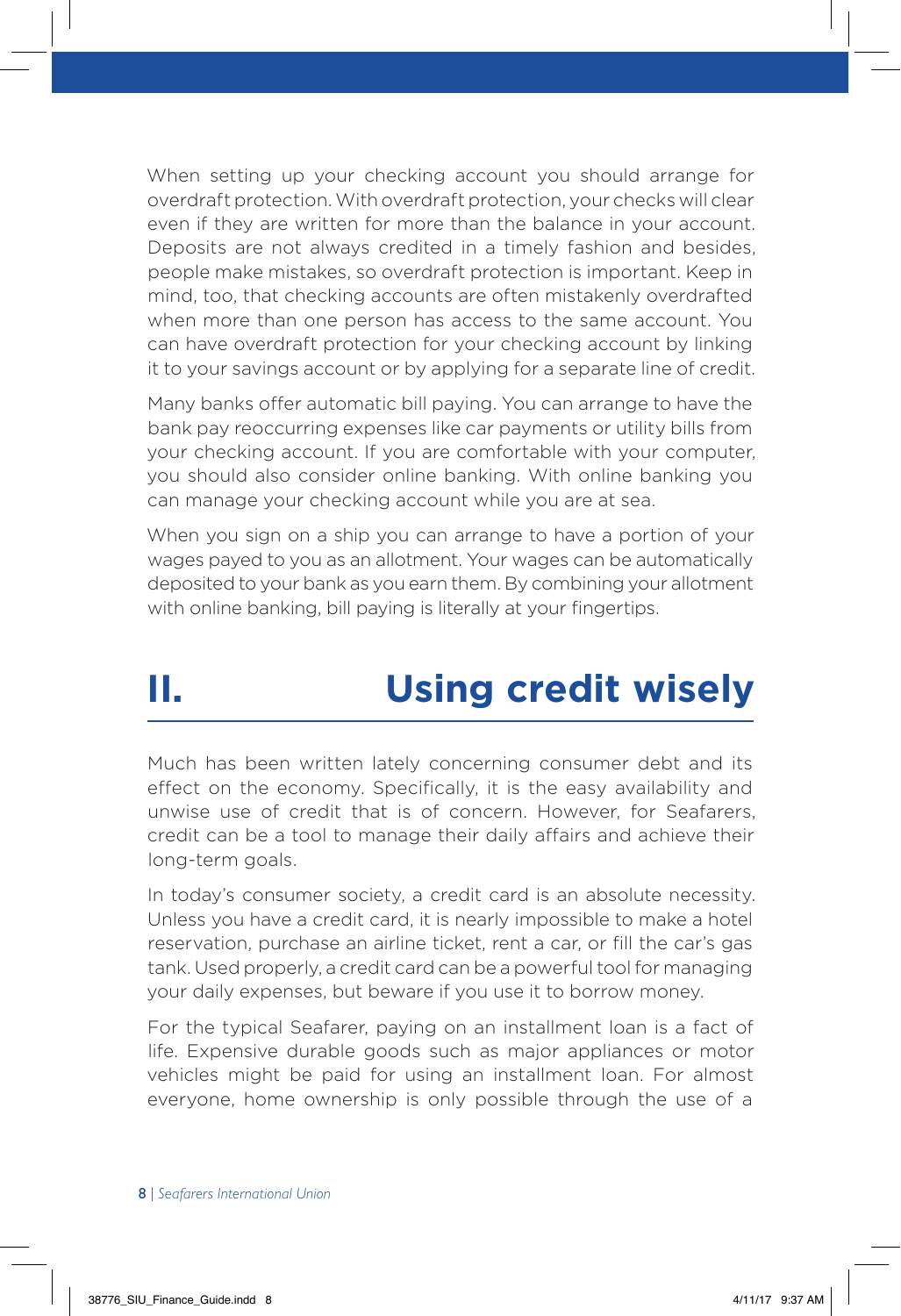mortgage loan. But for those who go to sea for a living, buying a new car or owning a comfortable home can make it all worthwhile.

#### **HOW CREDIT WORKS**

Simply put, a credit transaction is the process by which you borrow money. But a closer look reveals that a credit transaction has four parts. These parts are: the present value, the interest rate, the term, and the monthly payment.

The present value is the amount of money that you are initially borrowing. The interest rate is a percentage of the present value that you pay to borrow money. The term is the number of months that it will take to pay the loan back. The monthly payment is the amount of money you pay each month to repay the loan.

The amount of the monthly payment is figured using a formula that takes into account the present value, the interest rate, and the term of the loan. Changing the amounts of these three variables will change the amount of the monthly payment. For example, if the present value or the interest rate increases, the monthly payment goes up. But if the term increases, the monthly payment goes down.

There are two basic types of credit transactions: installment loans and revolving credit. Installment loans have a fixed term and monthly payment, while revolving credit has an open-ended term and minimum payment.

When you borrow money using a credit card, you are using revolving credit. If the amount of your monthly payment is large enough, you may be paying down the amount borrowed. However, if you make the minimum payment, you may be paying only part of the interest and none of the amount borrowed. Worse still, if you continue to use the credit card, your payments will go towards the new purchases while interest will make the amount you borrowed grow. Also, the interest rate charged on credit card loans is often much greater than that charged on fixed-term loans. Although it is easy to borrow using a credit card, that's not a wise decision, since you may end up with a balance you can't afford to pay down.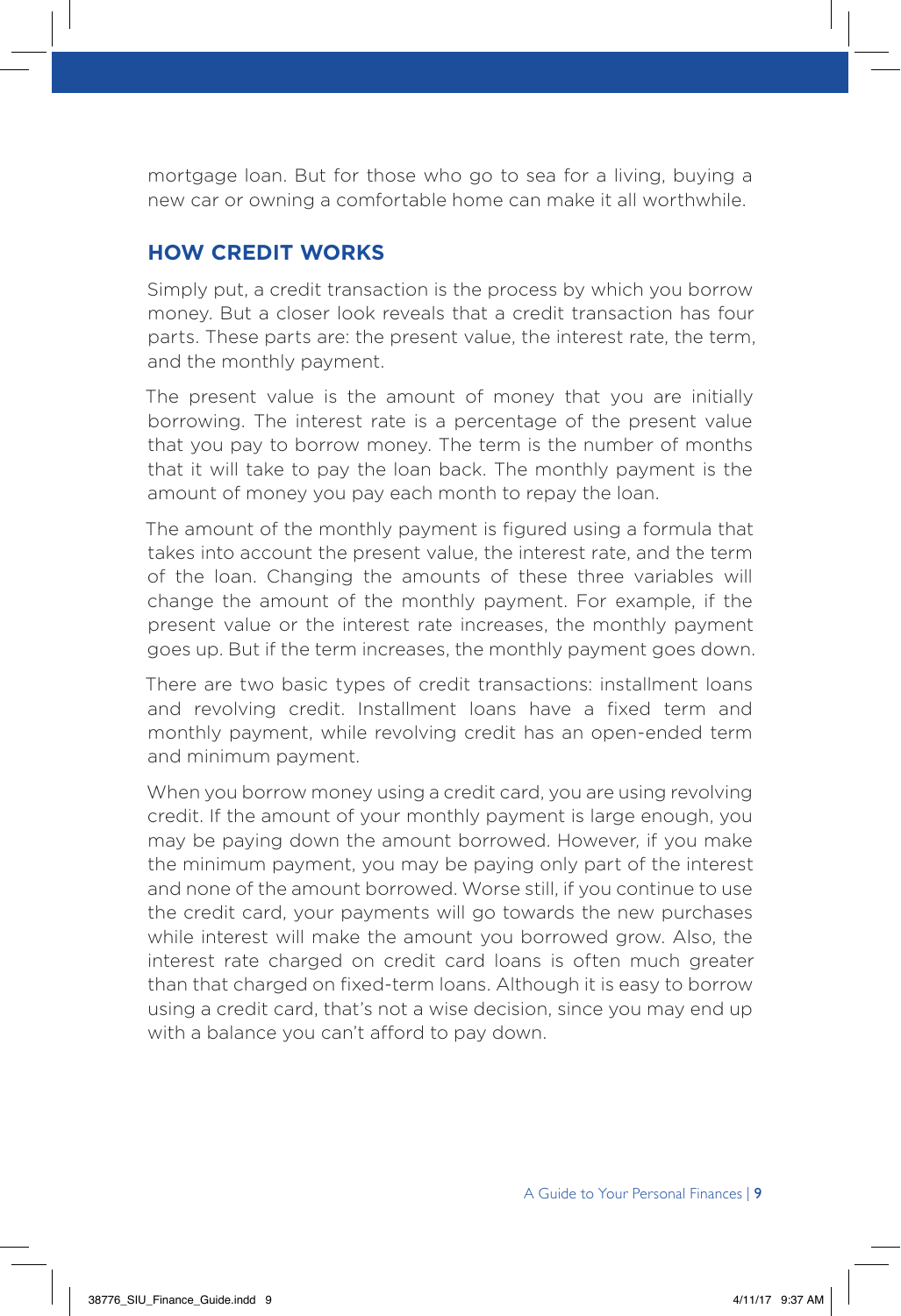#### **MAKING WISE CREDIT CHOICES**

The key to making wise credit choices is answering a few simple questions. Before you borrow, be certain that you are borrowing for a worthwhile purpose. Keep in mind that interest charges will increase the price of anything you buy with a loan. In addition, you must make certain that the terms of the credit agreement fit into your budget and are affordable over the long run. Most importantly, you should be wary of borrowing more than you can afford based upon what you have budgeted.

When purchasing a new car, the dealer may offer you an installment loan that includes either a reduced interest rate or a "rebate." A rebate is an amount that is credited toward your down payment, thus reducing the amount you need to borrow. It is up to you to choose between a lower interest rate or the rebate, but either one will lower your monthly payment. Unless you are financing the entire cost of the car, choosing the rebate is almost always a better deal since it gives you more equity in the car from the start and reduces the amount of your loan.

#### **REFERENCE INQUIRIES AND CREDIT CHECKS**

When you apply for credit, the lender will want to verify your employment. They do this by contacting the SIU and making what is called a "reference inquiry." When answering a reference inquiry, the Union will provide the lender with an estimate of your potential earnings. Since most Seafarers work less than 12 months a year, the earnings estimate that the lender receives from the Union may be higher than your actual earnings. Consequently, a lender may be willing to loan you more than you can afford to pay back. Keep this in mind when applying for credit.

Before offering you a loan, the lender will also check your credit file and score. The lender will request your credit file from one of the major credit reporting services. Your credit file contains a listing of your past and present credit transactions, including your payment history. Based on the information in your file, the credit reporting service will assign you a credit score. The lender will approve or deny your loan application based largely on your credit score. Even if your loan is approved, you may be charged a higher interest rate if your credit score is low.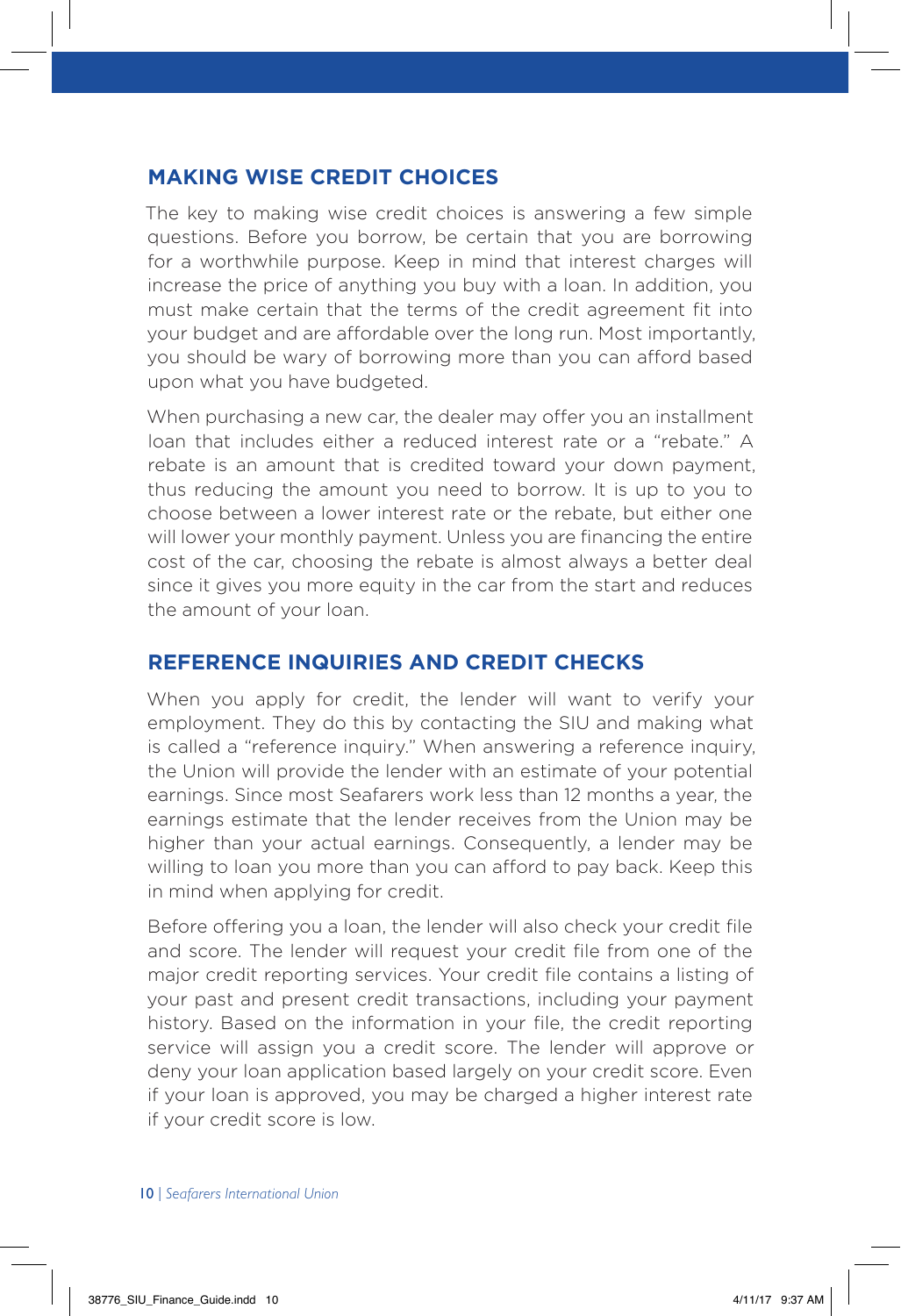Your credit file and score are very important, since it is not just lenders that check them. Landlords often verify your payment history before leasing you an apartment. Some auto insurers figure policy premiums based on your credit score. Even the United States government reviews your credit file before issuing you a security clearance.

To make certain that the information in your credit file is accurate and complete, you should regularly review your credit reports. You are entitled to a free credit report from each of the three credit reporting services once every 12 months. When requesting your free credit reports, space the timing of your requests over the 12-month period. For example, request a credit report from TransUnion today, another from Experian in about 4 months, and another from Equifax in 8 months or so. Visit www.annualcreditreport.com or call 877-322-8228 to request your free credit reports.

### **III. What you need to know about paying income tax**

Much has been written on the subject of income tax that is of little value to a Seafarer. Some may view the payment of income tax as an unpleasant subject that is understood only by tax preparers. But the more you know about paying your income tax, the less you are likely to pay. In addition, the more you know, the less likely you are to have an unanticipated tax bill. What follows are tax tips that apply specifically to Seafarers.

#### **HAVING ENOUGH TAX WITHHELD FROM YOUR PAY**

Each time you sign on a vessel or file for vacation benefits, you will need to complete a W-4 Form. The W-4 Form tells your employer how much tax to withhold from your pay. If you complete your W-4 Form correctly, you should have enough tax withheld to pay what you owe. But if you claim to be married when you are not, or overstate the number of dependents you have, the amount of tax withheld will be reduced. Later, when you file your income tax return, you may have a large tax bill since you did not have enough tax withheld from your pay.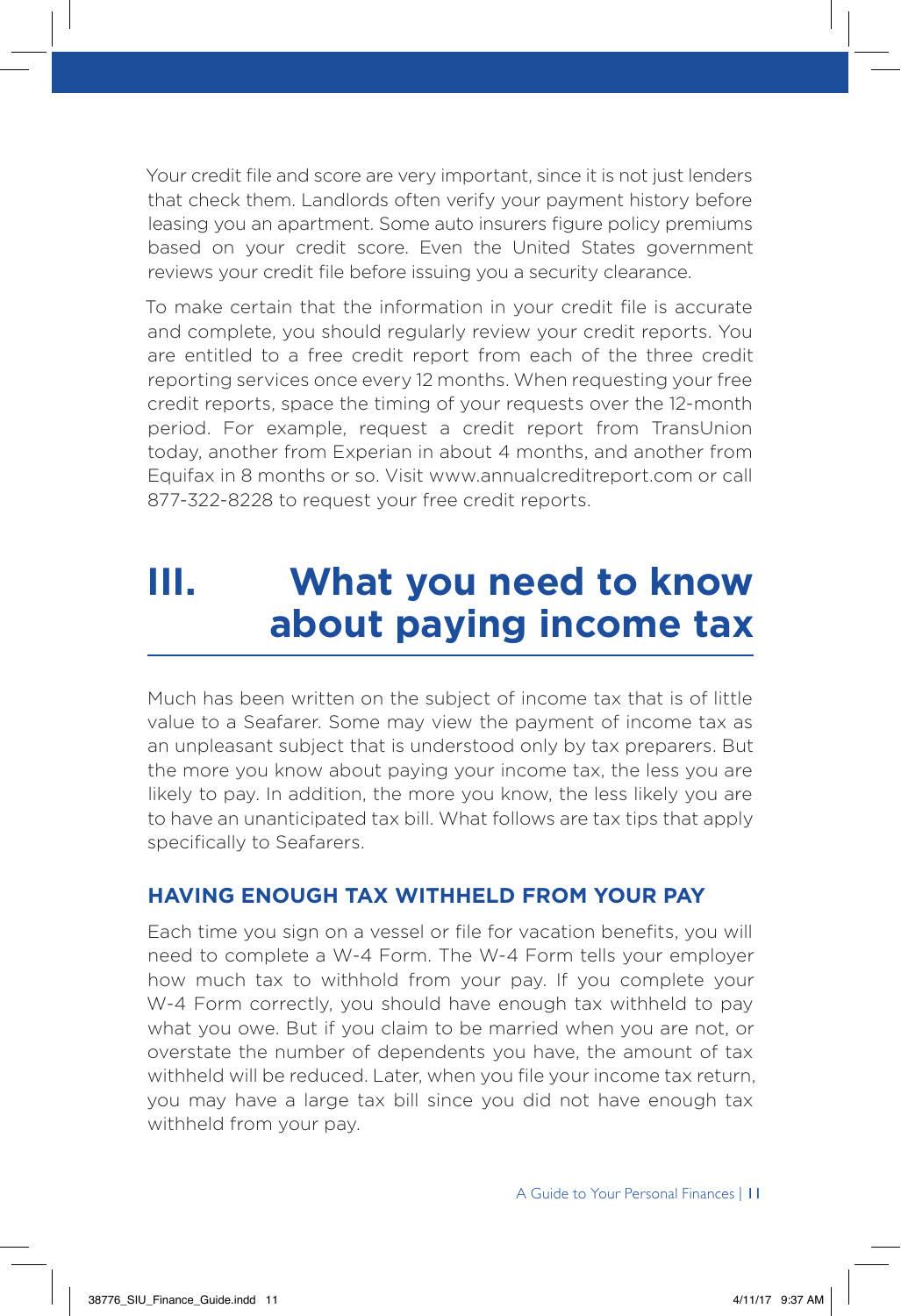If you complete all of your W-4 Forms correctly, you may find that you are due a refund when you file your income tax return. Having a large tax refund should be viewed positively, since it may be added to your savings or used to pay an unanticipated expense. Resist the temptation to "micro-manage" your tax withholding by adjusting your W-4 Forms, since it may result in a large tax bill.

#### **BALANCING YOUR INCOME YEAR TO YEAR**

Your income, and consequently your income tax, may vary from year to year. This may be due in part to economic conditions, but it is more likely the result of decisions you have made.

When you decide to remain aboard a vessel for an extended period, your income for that year will increase. In the year following such a voyage, your income may be reduced if you choose to remain "on the beach" for an extended period. Obviously, your income tax will be much greater in the year with the larger income. In fact, you may even pay income tax at a higher rate for that year due to your increased income.

To reduce your tax burden, you need to even out your income from year to year. A Seafarer can deal with this problem in two ways. First, you can reduce your taxable income in the year with the high earnings by contributing to your Seafarers 401k pension account. Since your 401k contributions are made on a pre-tax basis, they are subtracted from your gross income.

Second, you can choose to file for your Seafarers vacation benefits in the year following the year with the high earnings. In this way, you can defer income tax on your vacation benefits to the year with lower earnings (the year you are "on the beach").

#### **MOVING EXPENSES THAT MAY REDUCE YOUR TAX BILL**

The cost of moving from your present home another one may be subtracted from your income when filing your tax return. You can subtract moving expenses whether or not you itemize deductions, but your move must be to a location that is at least 50 miles from your previous home. Moving expenses include the cost of moving your household goods and personal effects. The cost of your travel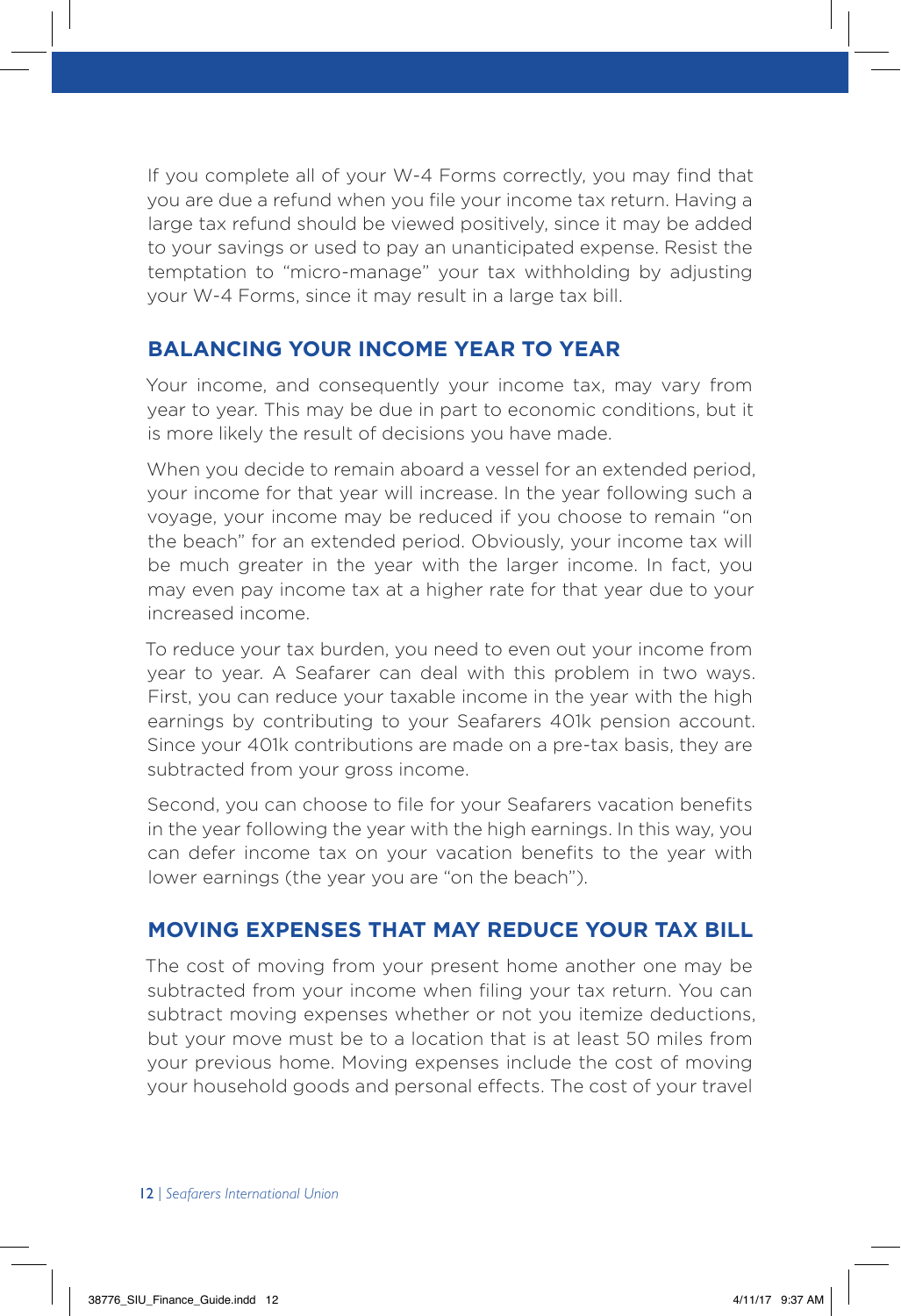from your old home to the new one can also be included as a moving expense.

#### **OTHER EXPENSES YOU MAY BE ABLE TO DEDUCT**

Seafarers who itemize deductions on their income tax return may claim certain expenses as "Unreimbursed Employee Business Expenses." The cost of paying union dues, including working dues and initiation fees, can be claimed as an itemized deduction if they exceed 2% of adjusted gross income. Small tools such as a steward's knife set are deductible as a business expense. The cost of protective equipment such as goggles and gloves is also deductible.

Again, you can only deduct the amount of your expenses that is more than 2% of your adjusted gross income. Unless you are married and your spouse also claims unreimbursed employee business expenses, this 2% exclusion may keep you from claiming your expenses.

#### **RECORDKEEPING**

Good recordkeeping is the secret to filing an income tax return that is accurate and complete. Your tax preparer will need to review your records to complete your tax return. You don't need to have an elaborate filing system. For most Seafarers, one large shoebox will do.

The most important documents to save are the W-2 Forms you receive after the end of the year. You will receive a W-2 Form from each of your employers. In addition, if you have filed for vacation benefits during the year, you will receive a W-2 Form from the Seafarers Vacation Plan. Other documents worth saving include discharges, pay vouchers, check stubs, dues receipts, as well as receipts for travel and moving expenses, but when in doubt toss it in the shoebox.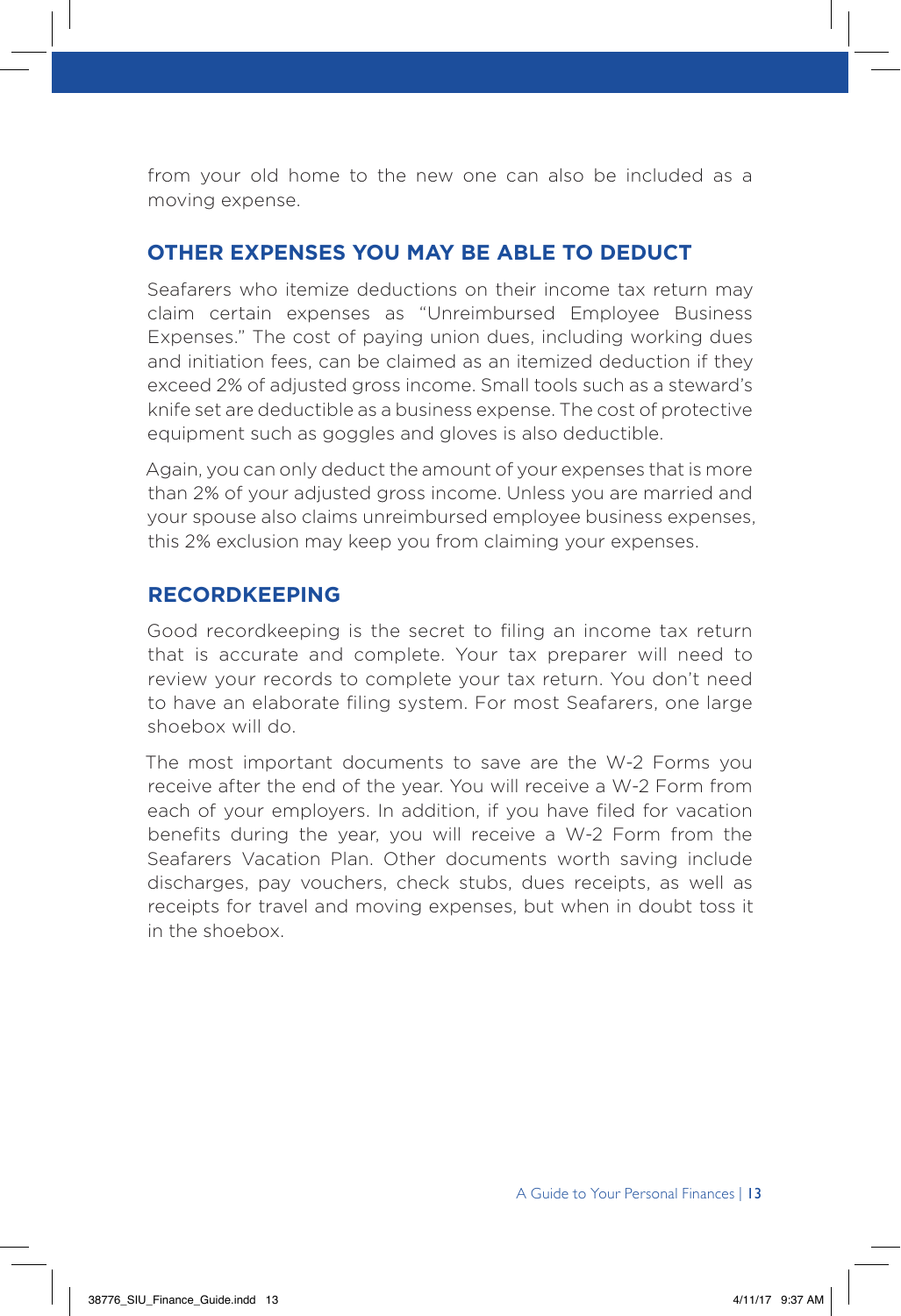# **IV. Why you need savings**

Saving for the future should be part of your personal finance strategy. Having money in reserve can help smooth out the rough spots in life that everyone encounters.

Setting money aside for the future is a habit that is best acquired when you are young. This is because time is your friend when growing your savings. However, it is never too late to become a saver.

#### **SHORT-TERM SAVINGS**

To manage your monthly expenses effectively, you need to have some short-term savings. For most Seafarers, this takes the form of a checking account balance that is carried from month to month. If you want a checking account free of monthly service charges, most banks will require you to carry a minimum balance. But more importantly, carrying a balance will allow you to pay next month's bills with this month's pay. Accumulating short-term savings is best done early in your career so you can avoid living "paycheck to paycheck" later.

#### **YOUR RESERVE FUND**

What most people think of as savings is what is better referred to as a reserve fund. Sometimes called "saving for a rainy day," money saved in a reserve fund allows you to pay unanticipated expenses. It is difficult to say just how much money you should have in your reserve fund but your past experience with unanticipated expenses and your comfort with risk should guide you. For example, if you are a homeowner with an insurance policy that has a \$5,000 deductible, you need at least a \$5,000 reserve fund.

#### **SAVING FOR THE DOWN PAYMENT**

Saving for the down payment on a home is only slightly different from other types of savings. When saving for a down payment, you need to have a goal in mind that fixes both the amount of the down payment and a specific length of time. For example, your goal may be to accumulate a down payment of \$25,000 over the next five years.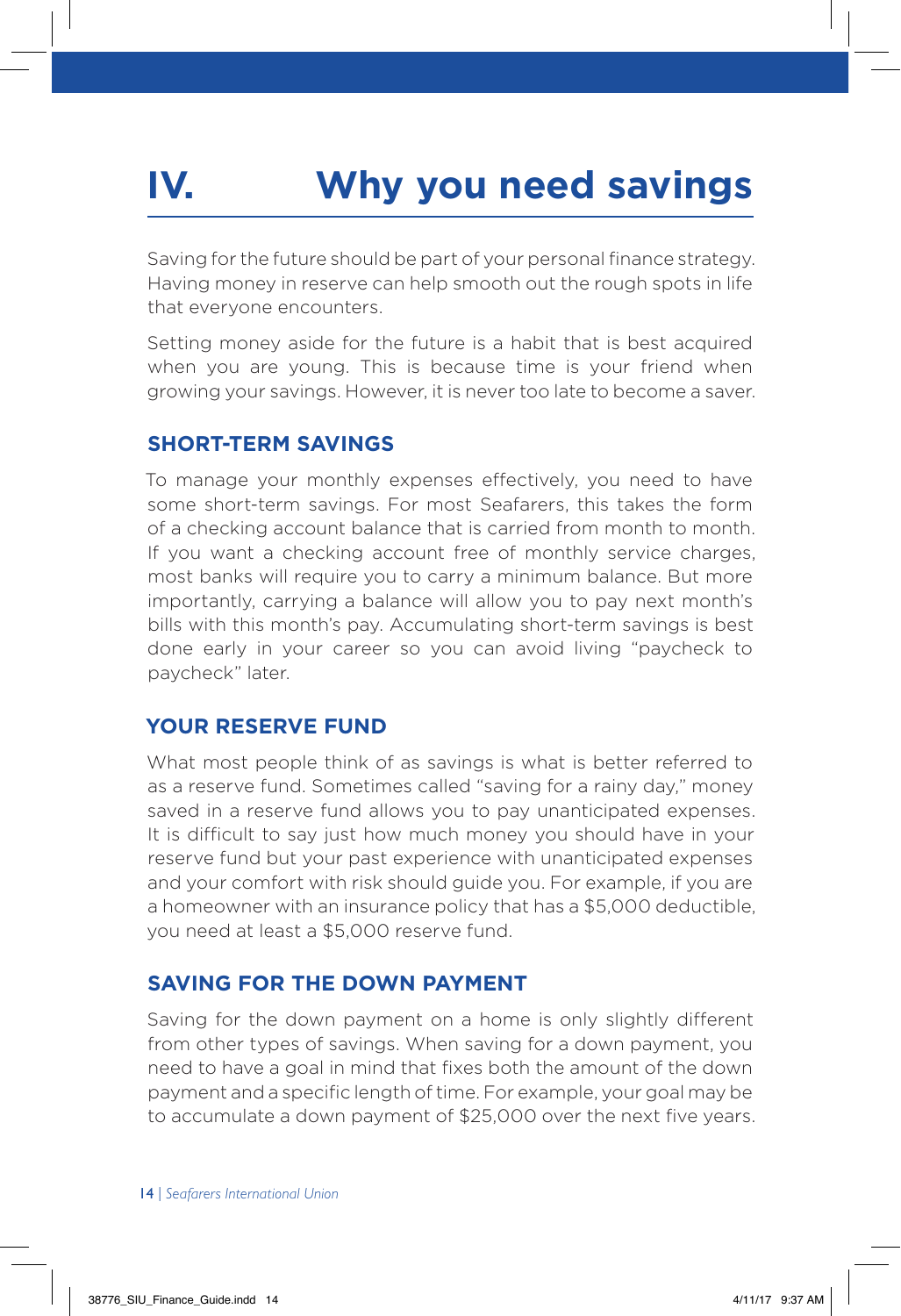Putting aside \$410 per month will easily meet this goal, assuming you have the willpower to let your savings grow untouched. Owning a home is not beyond reach for any Seafarer who plans and saves.

The size of your down payment may sometimes affect the terms of a loan agreement. In general, the larger your down payment, the lower the interest rate will be. Beware of loans that promise "no down payment," since these loans typically have the highest interest rates.

#### **SAVING FOR RETIREMENT**

As is the case with other types of savings, the real trick to saving for retirement is to begin early. The compounding of interest causes your savings to grow over time and this is never truer than with retirement savings. Even small contributions will grow to a large amount if made early and regularly over a long period of time. To make the most of your retirement savings, you should read the companion booklet to this one, titled "Building a Secure Retirement."

#### **CONCLUSION**

Now that you have read through this booklet, you may think that there is nothing more to learn about personal finance. But there is a wealth of information about personal finance both in print and on the internet. A list of suggested reading is included at the end of this booklet.

Before concluding, let's review the most important points from this booklet:

- **Budgeting –** Having a budget allows you to balance your income and expenses while letting you know where your money is going.
- **Credit –** Credit is a tool that when used wisely can help you manage your expenses and achieve your goals.
- **Income Tax –** Income tax is not a problem if the proper amount is withheld from your pay and you keep good records.
- **Savings –** Because money grows over time, the key to saving is to start when you are young.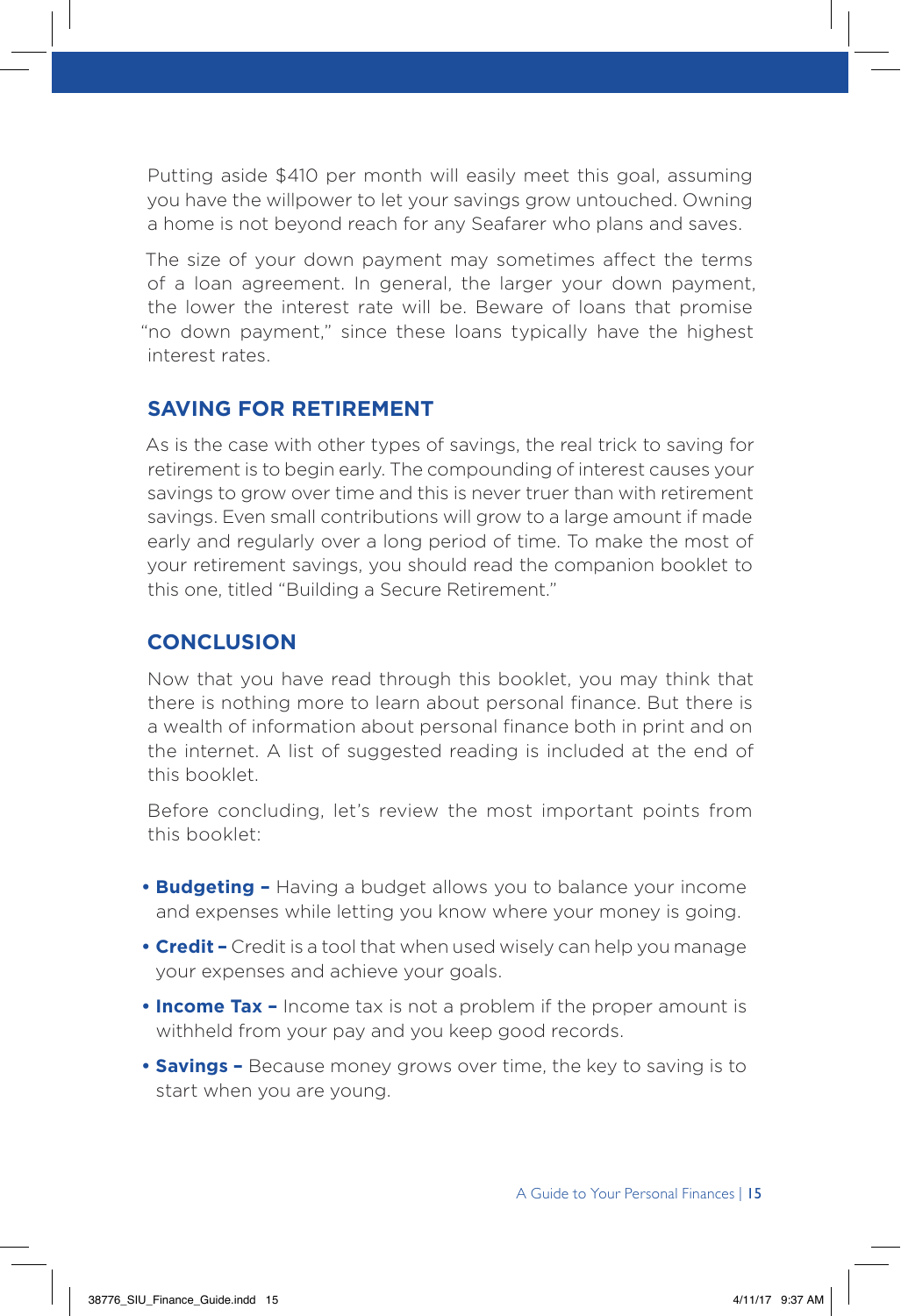#### **RESOURCES**

Davidoff, Howard, "The Everything Personal Finance in Your 20s and 30s Book", Avon, MA, Adams Media, 2012

Herigstad, Sally, "Help, I Can't Pay My Bills: Surviving a Financial Crisis", New York, NY, St. Martin's Griffin, 2006 http://sallyherigstad.com/

Kobliner, Beth, "Get a Financial Life: Personal Finance in Your Twenties and Thirties", New York, NY, Simon & Schuster, 2009

J.K. Lasser's Your Income Tax 2017, J.K. Lasser Institute, John Wiley & Sons, Inc., Hoboken, N.J., 2017

Stanley, Thomas, William Danko, "The Millionaire Next Door", Greenville, NC, Taylor Made Publishing 2010

Tyson, Eric, "Personal Finance for Dummies", Hoboken, New Jersey, John Wiley & Sons, 2015

Tucci, Paul A., "The Handy Personal Finance Answer Book", Canton, MA, Visible Ink Press, 2012